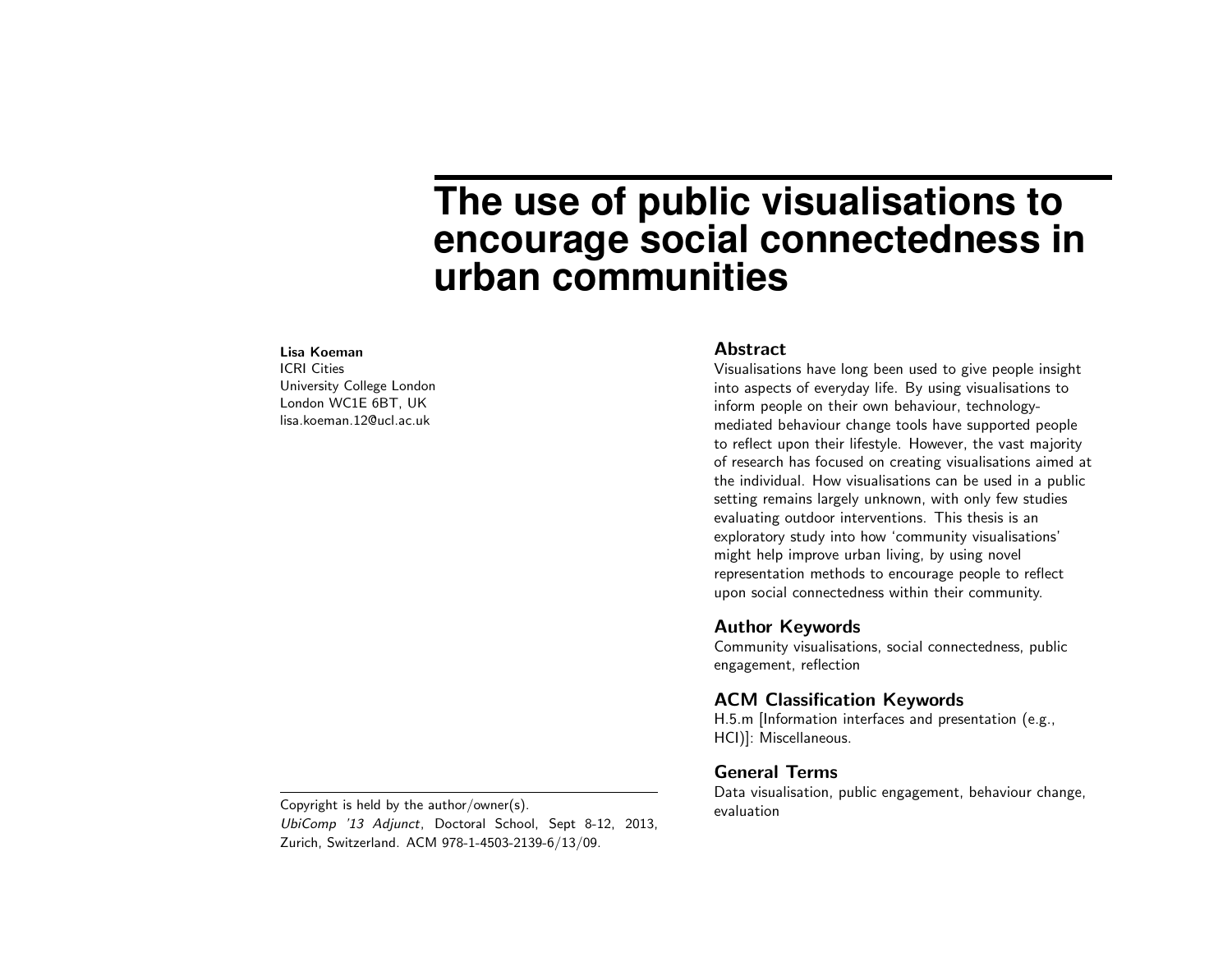

<span id="page-1-0"></span>Figure 1: Public visualisations offer a location, a physical place for people to gather



Figure 2: Public visualisations provide a talking point, the visualisation and its content can function as a conversation piece

# Background

Nowadays, the use of visualisations as a means of communicating information is established as being reliable and effective, provided effective visualisation methods are applied. Not only can visual representations of data support people in obtaining insight, aesthetically appealing visualisations can also engage people in exploring the presented data. The role information visualisation can have in informing people on their behaviour, and in encouraging people to reflect upon their habits, has been studied extensively within the domain of technology-mediated behaviour change. Particularly when used to display frequent or real-time feedback and social comparisons, visualisations have proven to be successful motivators for behaviour change (see for example [\[2,](#page-3-0) [4\]](#page-3-1)).

However, the vast majority of these studies have focused on addressing individuals. Little is yet known about how visualisations that provide information in a public setting can impact community life. The few studies that have evaluated outdoor information visualisations, including the Tidy Street Project [\[1\]](#page-3-2) and Reveal-It! [\[7\]](#page-3-3), revealed the potential public visualisations have for connecting people within their neighbourhoods.

<span id="page-1-1"></span>Such social connectedness is found to be integral to individuals' physical as well as subjective well-being [\[3\]](#page-3-4). Furthermore, social connectedness increases trust amongst members of a community, which in turn is found to correlate with decreased crime [\[3\]](#page-3-4) and increased civic engagement [\[5\]](#page-3-5). Despite these benefits, people are increasingly more communicating online, as opposed to in-person, giving rise to concerns about the social connectedness within physically close located communities. As Turkle [\[6\]](#page-3-6) describes it: "[people] are connected all day, but are not sure if they have

communicated". Public visualisations have the potential to encourage in-person encounters, as they not only offer a specific location for people to gather, but also provide people with a *talking point*: the visualisation and its content (see Figures [1](#page-1-0) and [2\)](#page-1-1).

# Planned research contributions

This thesis will address how urban living for communities can be improved by providing members of a community with public visualisations that encourage them to reflect upon their social connectedness. In particular, the behaviour change techniques and visualisation methods appropriate for public visualisations will be studied. By developing and evaluating a set of novel public visualisations in urban communities, research questions around the use of public visualisations in a community setting will be addressed. This will result in the following contributions:

- 1. Community visualisations: Novel public visualisations will be created, using a variety of visualisation methods that are appropriate for displaying connectedness as well as conveying information in a public setting. The focus will be on the display of relative differences and social norms, moving away from the established visualisation of precise numbers and percentages.
- 2. Guidelines: The visualisations will be empirically evaluated "in the wild", in situ in communities in London (United Kingdom). The findings from these field studies will create a new understanding of how community-based visualisations can transform community behaviour. Guidelines on the creation and evaluation of such visualisations will be developed, generalising the findings of this research to allow others to build upon this work.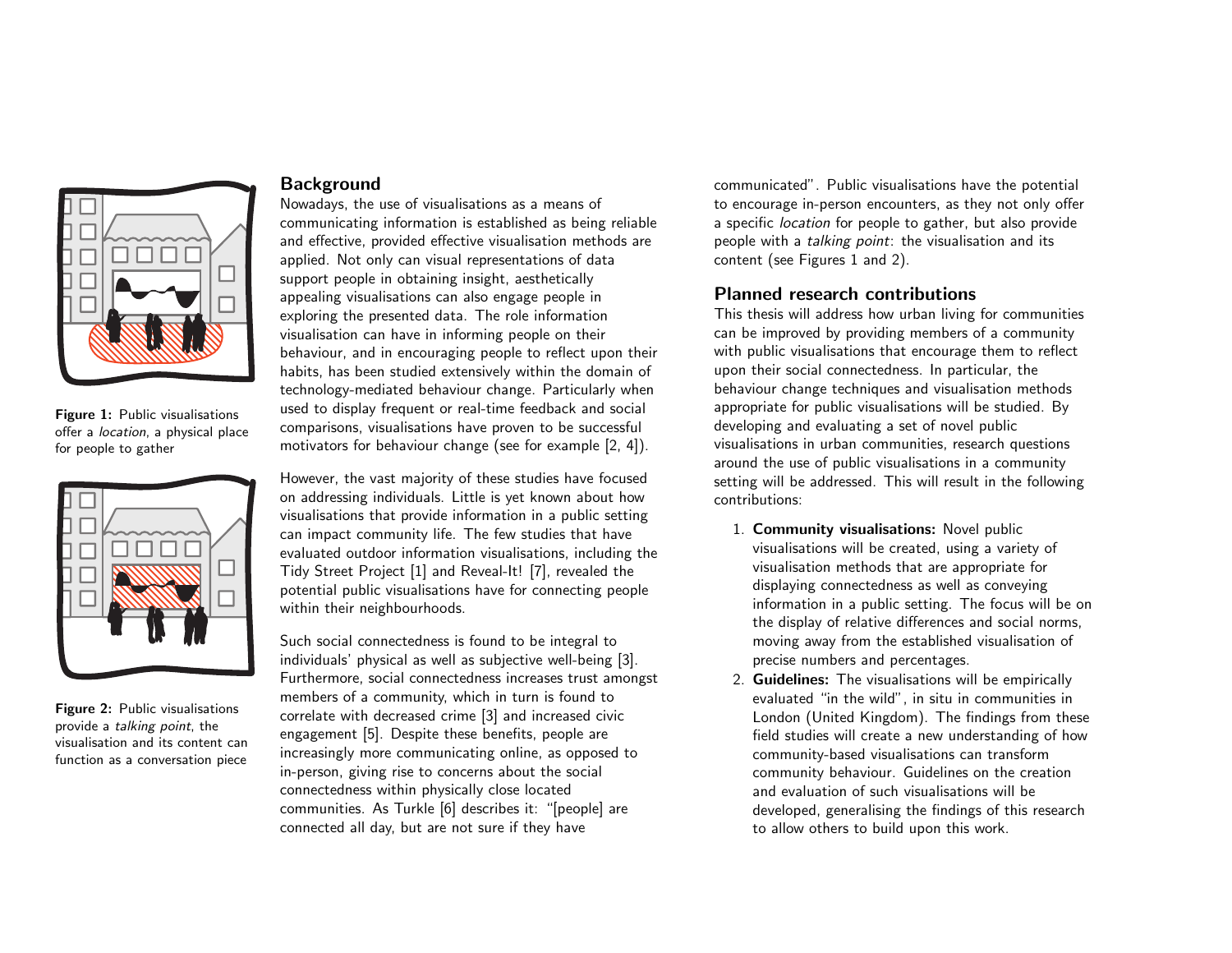3. Theory: The findings of the field studies will contribute to a new theory of technology enhanced engagement at the community level, using public visualisations.

# Future work

The research within this thesis will build upon previous work in the areas of technology-mediated behaviour change, general behaviour change and information visualisation. Furthermore, existing knowledge on social connectedness will inform the design of the visualisations and evaluations (see Figure [3\)](#page-2-0).



<span id="page-2-0"></span>Figure 3: Domains within which this research falls

In the past few months, I have conducted a literature review to get an understanding of these related domains. This existing work will inform my future research, as I will use previous findings relating to which behaviour change techniques have proven to be successful, and which visualisations methods can best convey information in a public setting.

To study the role community visualisations can have in encouraging social connectedness, a number of in situ empirical evaluations of public visualisations will be conducted in different neighbourhoods in London — over the course of my PhD. The first study will be relatively small scale and will focus on tracking and visualising moments of face-to-face interactions. I will compare two different visualisations, to analyse which visualisation methods are more effective in bringing people together and conveying the presented data. By starting out with a relatively simple study, I will be able to do an initial analysis of tracking and visualising connectedness.

Based on the results of this study, I will design follow-up studies. The research will adopt an iterative approach, to establish a basic framework around appropriate visualisation methods and behaviour change techniques before embarking on more comprehensive and larger outdoor community studies.

In addition, I will conduct a questionnaire on how socially connected city inhabitants feel they are within their community. The questionnaire will include questions on social isolation, community trust and volunteering. It is a follow-up study on a questionnaire I have previously conducted on urban inhabitants' 'everyday habits', and will inform the development of the public visualisations in particular, it will help determine which data around community connectedness will be most relevant to represent.

# Objective for attending

The Doctoral School will be an excellent opportunity for me to receive feedback on the research plans I currently have, from experts outside of my own university. The different presentations and posters by attendees of the